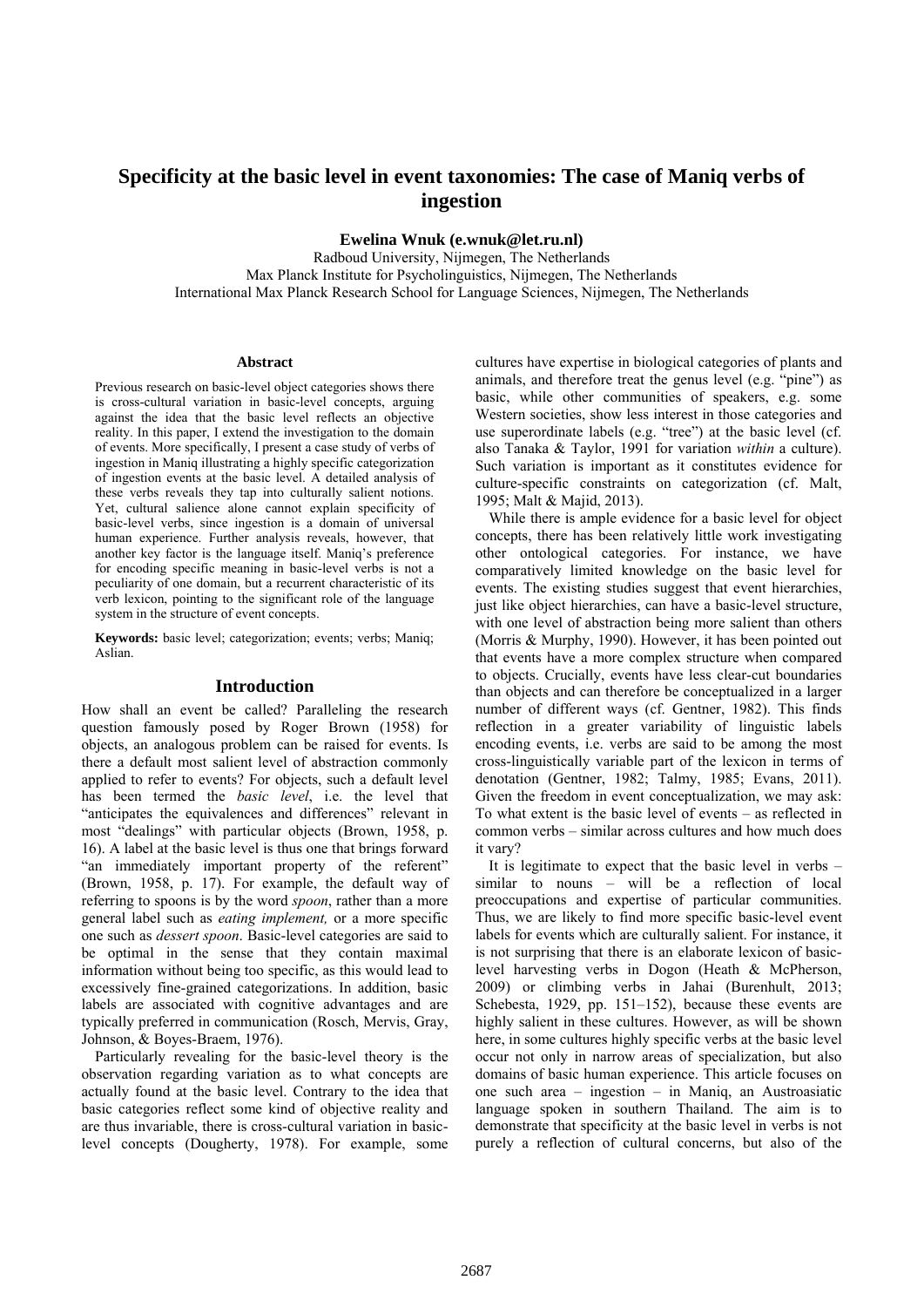language's *typological profile*, i.e. its consistent preference for making fine-grained distinctions in basic-level verbs.

In what follows, I first briefly introduce the Maniq society and give some basic facts about their language. I then provide a detailed case study of verbs of ingestion, demonstrating that ordinary references to ingestion events in Maniq involve the use of verbs with highly specific meanings. An examination of the broader lexicalization patterns reveals further that specificity of basic-level verbs is pervasive in Maniq and is part of the logic of the language, i.e. it follows a systematic lexicalization principle applying across verbal domains (cf. Wnuk, 2016; Wnuk & Majid, 2014).

## **The Maniq and their Language**

The Maniq language belongs to the Northern Aslian branch of Aslian, a division within the Austroasiatic language family.

The Maniq are a population of about 300 people inhabiting the Banthad mountain range of southern Thailand. They live in small groups scattered across the provinces of Trang, Satun, Phatthalung and Songkhla. Maniq speakers belong to the larger ethnographic cluster of Semang nomadic populations. Their subsistence relies on hunting and gathering as well as small-scale trade of forest products. Nomadism is still practiced by a large proportion of the population, but today there are also Maniq groups that have settled and embraced agriculture and waged labor.

## **Ingestion verbs in Maniq**

Ingestion is a domain of importance across human communities and ingestion verbs are high-frequency words in many languages. However, only some languages distinguish specific types of ingestion events with separate basic-level verbs (cf. Bowerman, 2005; P. Brown, 1998; Burenhult & Kruspe, 2016; Heath & McPherson, 2009; Rice, 2009). For instance, in English, the verb *eat* is a single default descriptor of eating actions. And although there exist a number of more specific 'eat' verbs encoding manner, e.g. *devour, gorge, gnaw, gobble* (Levin, 1993, pp. 213–216), these are not employed in neutral contexts, but are used only when the manner is somehow salient.

In contrast, in Maniq there are multiple specific ingestion verbs applicable at the basic level of contrast. These verbs are neutral, default ways of referring to ingestion events, frequent in everyday discourse and not restricted to special registers or groups of speakers (cf. Brown, 2008, p. 169). They are the preferred labels applied spontaneously in the free naming of ordinary scenes involving ingestion events, general statements about ingestion (e.g. *I've just eaten*), as well as translations of simple sentences from Thai involving the semantically general ingestion verb *ɡin* 'to eat or drink, to consume' (e.g. *The boy ate the fruit*).

In fact, Maniq does not seem to have separate general 'eat', 'drink' or 'consume' verbs. All mentions of eating/drinking actions involve one of several ingestion verbs with more specific meanings, selected based on

manner of ingestion and/or type of ingested object (see further below). In cases, where these parameters are unknown, speakers typically employ the verb *hãw* (cf. Table 1), which is the most frequent ingestion verb with the broadest range of application. Note, though, that this verb is not a true generic term similar to *eat* and cannot be used in contexts where other verbs apply (cf. the verb *ɡey* in Jahai; Burenhult & Kruspe, 2016, p. 180). Lack of superordinate monolexemic labels is common in the Maniq verb lexicon and accords well with the idea of highly specific basic-level labels (though it is not always the case that basic-level verbs lack labeled superordinates).

The discussion below explores the distinctions in Maniq ingestion verbs. Of central focus is the question of what semantic principles of categorization apply in this set. It covers ingestion defined broadly as the absorption of various kinds of substances through the mouth. The discussion includes human ingestion verbs, which place selection restrictions on the consumed objects, and animal ingestion verbs, which place selection restrictions on possible actors (cf. Bowerman, 2005).

The data were collected during fieldwork carried out with a nomadic Maniq group of the Manang district, Satun province, during five field trips in the period 2009-2014. The group numbers approximately 15-20 members, but its size and composition are not fixed and changed somewhat over this period depending on external conditions such as food availability. The generalizations made here are based on observations of spontaneous uses of the verbs in everyday situations (e.g. with reference to actual ingestion events), informal interaction with speakers, as well as interviews in which speakers provided basic ingestion verbs for various ingested substances named by the interviewer. These included a range of typical objects foraged by the group (e.g. wild yams, fruit, game), as well as those obtained via exchange with outsiders (e.g. cultivated fruit, coffee, cakes). The most extensive interviews were carried out with three speakers (1 female) in the approximate age range of 25-45.

## **Human ingestion**

Table 1 below contains a summary of human ingestion verbs in Maniq, including 'eat', 'drink' and 'inhale'-type predicates.

Table 1: Basic-level human ingestion verbs in Maniq.

| Verb | Gloss                                        | Example objects                                                                                                                                                                                                                                      |
|------|----------------------------------------------|------------------------------------------------------------------------------------------------------------------------------------------------------------------------------------------------------------------------------------------------------|
| hãw  | 'to chew, to eat<br>mainly<br>by<br>chewing' | rice, non-fibrous<br>yams,<br>pineapple, cucumber, garlic,<br>chili, papaya, sweet potato, nut<br>of <i>Canarium</i> sp., durian,<br>banana, jackfruit, petai beans,<br>leafy plants, mushrooms,<br>cempedak, baked goods<br>(cookies, cakes, bread) |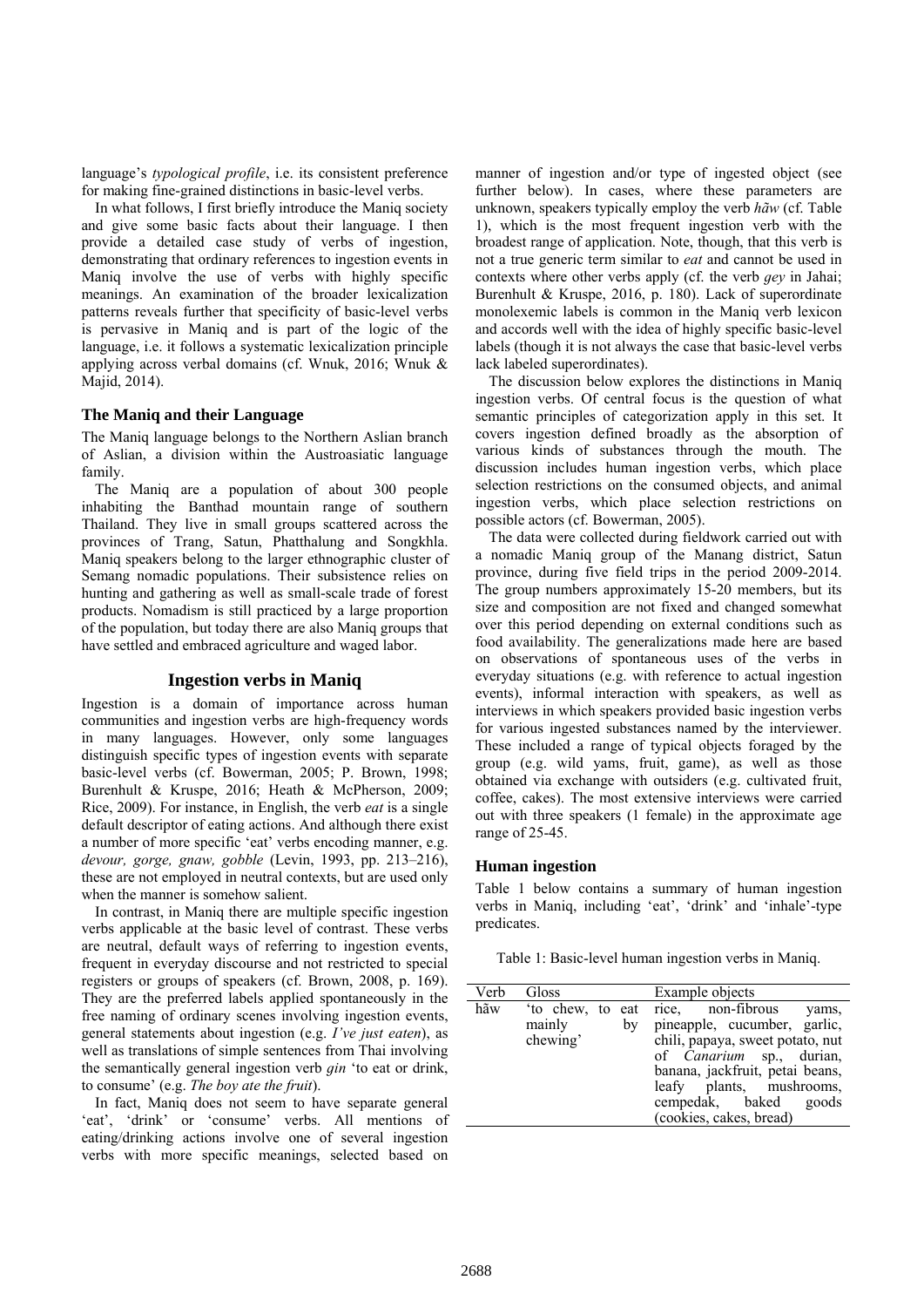| kap | to bite, to eat     | meat, animal fat, fish, bones,             |
|-----|---------------------|--------------------------------------------|
|     | harder objects that | hard fruit                                 |
|     | require biting'     |                                            |
| lik | 'to swallow, to eat | orange, lemon, mango, grapes,              |
|     | with little biting  | wild gandaria fruit (Bouea                 |
|     | or chewing'         | sp.), various unidentified wild            |
|     |                     | fruit species (e.g. kabi? yəbac)           |
| paŋ | to eat with         | fibrous yams – especially                  |
|     | spitting out hard   | ciyak (D. cf. piscatorum) and              |
|     | fibers'             | ciyak lapon (D. laurifolia) <sup>1</sup> , |
|     |                     | sugar cane                                 |
| hop | to consume          | soup, honey                                |
|     | nutritious and/or   |                                            |
|     | savory liquids'     |                                            |
| bu? | 'to drink non-      | water, coffee, medicinal                   |
|     | nutritious liquids' | infusions, coconut water,                  |
|     |                     | honey                                      |
| hop | 'to inhale          | smoke from burning dried                   |
|     | medicinal smoke     | roots of the medicinal plant               |
|     | (does not involve)  | Dianella ensifolia                         |
|     | blowing out)'       |                                            |
| yɔt | 'to inhale and      | tobacco                                    |
|     | blow out smoke'     |                                            |

Before discussing the semantic distinctions underlying this system, a few general comments on the structural properties of ingestion verbs are in order. The items listed in Table 1 are monomorphemic verbs with no formal relationship to one another. Rather than being derived from the same root, each verb stands on its own. The only case of formal similarity is the pair *hop-hɔp*, where the verbs share the underlying template *hVp*. However, the verbs are synchronically monomorphemic and cannot be decomposed into morphological units (cf. Wnuk, 2016). Semantic richness in Maniq is thus accompanied by formal nontransparency, as the multiple meaning components are packaged into non-analyzable forms.

Maniq ingestion verbs can occur in syntactically intransitive (1) and transitive (2) constructions.

| (1) | ?in                | bah                      | lamah.    | ?in | hãw  |
|-----|--------------------|--------------------------|-----------|-----|------|
|     | 1s                 | NEG                      | be.hungry | 1s  | chew |
|     |                    | 'I'm not hungry, I ate.' |           |     |      |
| (2) | ?in                | hãw                      | Panci?    |     |      |
|     | 1s                 | chew                     | yams      |     |      |
|     | 'I'm eating yams.' |                          |           |     |      |

Note, however, that even when the object is not overtly expressed, it is implied since a particular verb is associated with a restricted range of objects. Thus, for instance, although the speaker in (1) does not mention what he ate, the listener can restrict the possible objects to those fitting with the requirements of the verb *hãw* (cf. Table 1).

The categorization of ingestion events in Maniq is influenced by several factors. For most verbs in Table 1, the

 $\overline{a}$ 

primary factor is the manner of ingestion. By indicating manner, ingestion verbs covertly classify objects, as they restrict the possible range of referents to those with the consistency or texture fitting with that manner (cf. Aikhenvald, 2009, p. 106; Heath & McPherson, 2009, p. 42). For instance, *lɨk* is a way of eating in which the most prominent part is swallowing since the food does not require much pre-mastication. The prototypical foodstuffs described with *lik* are thus softer types of fruit such as oranges, grapes, as well as a number of wild fruit species, e.g. *kabɨʔ yəbac*. Note that in its basic sense *lɨk* denotes the action of swallowing and may be employed when no eating is involved, as in e.g. swallowing one's saliva or a pill. A similar pattern is attested with the verb *kap*, referring to biting, and *hãw*, referring to chewing, which are used to describe eating events in which biting and chewing, respectively, are the most prominent parts. Compare example (3), where *kap* describes a biting event, with (4), where it is used to describe an eating event.

| (3) | na?                                               | hay                    | mi?                  | kc-kac                                           |  |
|-----|---------------------------------------------------|------------------------|----------------------|--------------------------------------------------|--|
|     | FOC.                                              | like                   |                      | Maniq IMFV-scratch                               |  |
|     | <b>Pages</b>                                      |                        | $2\epsilon$          | kap                                              |  |
|     | mosquito                                          |                        | $\mathcal{E}$        | bite                                             |  |
|     |                                                   |                        |                      | 'It's like when Maniq scratch after they've been |  |
|     |                                                   | bitten by mosquitoes.' |                      |                                                  |  |
| (4) | ?in                                               |                        | kap tawoh            | paliek                                           |  |
|     | 1s                                                |                        | bite gibbon be white |                                                  |  |
|     |                                                   |                        |                      | 'I eat white gibbons.' (uttered in a contrastive |  |
|     | context, 'white gibbons' are here juxtaposed with |                        |                      |                                                  |  |
|     |                                                   | 'black gibbons')       |                      |                                                  |  |

The fact that the basic set of ingestion distinctions for solid matter is primarily manner-based constitutes a departure from the basic pattern among some of Maniq's close relatives, i.e. other Aslian languages spoken by huntergatherer groups (e.g. Jahai, Batek Deq, Semaq Beri). In these languages, the main ingestion verbs are linked not to manner, but to the categorial identity of a food item. For instance, in Jahai *muc* 'to eat animal' maps onto all foods classified as *ʔay* 'edible animal', *ɡey* 'to eat starchy food' onto foods known as *bap* 'starchy food', *but* 'to eat ripe fruit' onto *bɔh* 'ripe fruit', and *hɛ̃ w* 'to eat leafy greens' onto *tʔaʔ* 'leafy greens' (Burenhult & Kruspe, 2016, p. 180). In Maniq, the categorial identity of food items is of lesser importance and in fact no similarly elaborate system of generic food classes seems to be in place. The only large classes similar to those in other Aslian languages include *ʔay* 'game' and *kabɨʔ* 'fruit and some vegetables'. There is no generic label for starchy foods, leafy vegetables, or a specific label for ripe fruit, and Maniq ingestion verbs do not indicate such a classification might be operating at a covert level. Except for food of animal origin associated consistently with the verb *kap* (and mostly mapping onto the *ʔay* category), most classes of foods are connected to several verbs, depending on which specific food item from that class is involved. The verb *kap* in fact represents a mixed

<sup>&</sup>lt;sup>1</sup> All identified species of wild yams discussed here are from the genus *Dioscorea*. For convenience, the genus name is abbreviated to "*D.*". The identifications are based on Maniq vernacular names provided in Maneenoon, Sirirugsa, and Sridith (2008).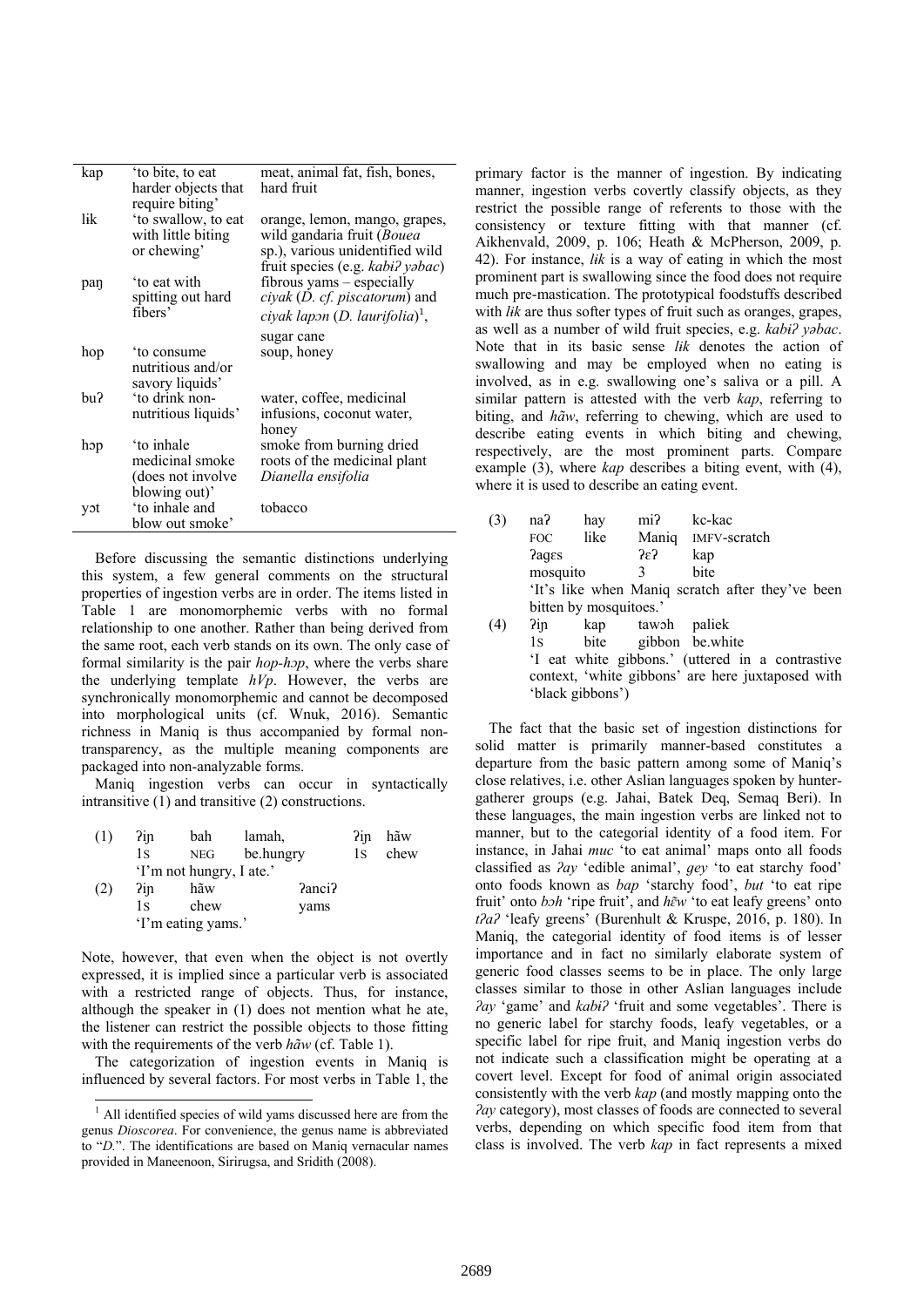pattern, since its use is sometimes triggered by the categorial identity of ingested matter (e.g. in the case of meat), and sometimes by manner of ingestion (e.g. in the case of hard fruit).

Fruit and vegetables (*kabɨʔ*) can be linked to different ingestion verbs, depending on which specific food item from that class is involved. Eating soft and juicy fruit like orange and gandaria, for instance, is typically described with the "swallow" verb *lɨk*. Eating fruit with a somewhat harder or mushy texture such as banana or pineapple is associated with the "chew" verb *hãw*. Finally, eating hard fruit, including not fully ripe fruit, and some vegetables such as cucumbers is associated with the "bite" verb *kap* (cf. Heath & McPherson, 2009, p. 43, for a similar set of distinctions in Dogon). In addition, there is some variation as to what verbs are preferred with what fruit. In particular, fruit with texture not clearly linked to one specific manner of ingestion (e.g. mango) tends to be used with several verbs, depending on the speaker or specific context.

Perhaps the most nuanced culturally-salient contrast among the Maniq ingestion verbs is the one between the verbs *paŋ* and *hãw*. Both verbs are used with several kinds of foods, but are associated most prominently with wild yams (*Dioscorea* spp.), the traditional staple food of the Maniq (Maneenoon et al. 2008). Underlying the distinction between them is the classification into fibrous and nonfibrous yam species. *Hãw* is used with the majority of the consumed types, which usually do not contain hard fibers, while *pan* is employed especially with *ciyak* '(*D. cf. piscatorum*)' and *ciyak lapɔn* '(*D. laurifolia*)'2 , which have hard woody fibers that are never swallowed. Apart from these two species, a number of others (e.g. *ləntak* '(*D. glabra*)') contain fibers of a softer type, which are varyingly described with either of the two verbs. The distinction between *paŋ* and *hãw* also roughly maps onto two main labeled types/sections of tubers – the cylindrically-shaped, slender and usually fibrous part called *tənat*, and the thicker and wider part called *bahɨʔ*. The consumption of the *tənat*  sections of tubers is usually described with the verb *paŋ*, while *bahɨʔ* sections with the verb *hãw*. The covert tuber classification presupposed by these two verbs thus reveals fine details about the indigenous botanical knowledge structure.

While for solid objects, the verb choice is determined by manner of ingestion, for liquids it is based on the category of the ingested substance. Thus, the verb *hop* maps onto liquid substances collectively classified as *lɛŋ* 'nutritious and/or savory liquid substance' such as soup, meat juices, and honey. The verb *buʔ*, on the other hand, is reserved for non-nutritious/non-savory items, many of which fall under the generic label *batew* 'water, liquid' (e.g. water, medicinal infusions, coconut water), but also coffee. Honey has been

 $\overline{a}$ 

noted to occur both with *hop* and *buʔ.* By being linked to specific classes of liquid substances, these verbs resemble the classificatory 'eat' verbs in other Aslian languages such as Jahai and Semaq Beri (Burenhult & Kruspe, 2016).

Finally, for volatile substances the choice of verb is determined strictly by manner. Smoking of a cigarette described as *yɔt* involves a quick inhale and a voluntary action of blowing out the smoke. In contrast, the verb *hɔp* describes the inhaling of smoke from the burning of dried roots of the medicinal plant called *kasay* '*Dianella ensifolia*'. Crucially, in the case of *hɔp* the inhalation is not followed by deliberate blowing out of smoke – the person performing the practice usually attempts to inhale deeply and keep the smoke in the lungs for as long as possible. One may also apply medicinal smoke locally on a particular body part, e.g. a leg. In this case, it is common to first ingest the smoke and then blow it on the ailing body part. This activity – like cigarette smoking – is described with the verb *yɔt*, which illustrates that manner, and not the type of smoke, is the primary factor determining verb choice.

To summarize, human ingestion verbs in Maniq are sensitive to a combination of parameters, including the manner of ingestion as well as categorial identity of ingested items, which in turn depend on various physical properties of those items, e.g. their texture, nutritiousness, and taste.

## **Animal ingestion**

Although most discussions of ingestion verb lexicons focus on the elaboration linked to the ingested object, elaboration can also be linked to the agent performing the action of ingestion. In Maniq, such verbs are associated with some characteristic ways of ingestion typical of specific animals. In such cases, the identity of the agent is linked to the verb indirectly via the manner of ingestion. For instance, the verb *coh* 'to strike with a long object' is a conventional way of describing pecking and eating-by-pecking, and thus in the ingestion context, it conveys the action of eating associated with birds.

| $(5)$ jawãn                  | 2ε? | coh    | kabi? |
|------------------------------|-----|--------|-------|
| great.hornbill               | -3  | strike | fruit |
| 'Great hornbills eat fruit.' |     |        |       |

Note that example (5) is best translated with *eat* rather than *peck* since in English *peck* in generic statements of this kind would be marked. In Maniq on the other hand, *coh* is a basic-level predicate, the most unmarked and frequent item in such contexts. Table 2 lists ingestion verbs associated with particular animals together with glosses and their covert agents.

<sup>2</sup> *Ciyak lapɔn* is a medicinal yam species that is too toxic for consumption (Maneenoon et al. 2008). Note, though, that the Maniq do classify it as being *paŋ*-eaten, which suggests that either this is a hypothetical response (one that would apply if it was edible), or that there is a way of detoxifying it.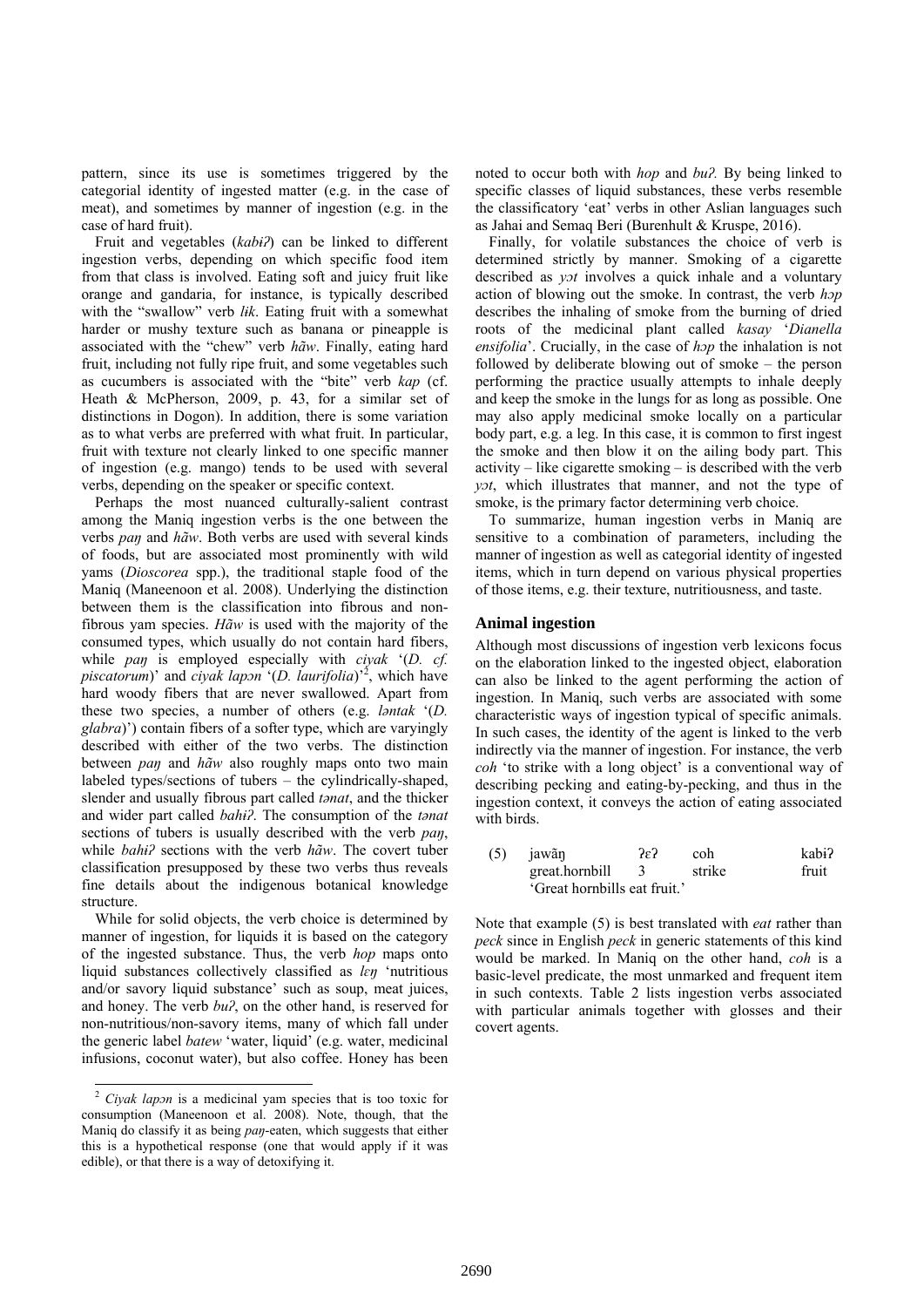Table 2: Basic-level animal ingestion verbs in Maniq.

| Verb | Gloss                                 | Agent      |
|------|---------------------------------------|------------|
| coh  | 'to eat by pecking'                   | birds      |
| nam  | 'to eat fruit, involves spitting out  | bats       |
|      | seeds, skin and pulp'                 |            |
| dut  | 'to eat by sucking out liquid insects |            |
|      | substance'                            |            |
| ləs  | 'to eat fruit/nuts (of squirrels and  | squirrels, |
|      | rats)'                                | rats       |

The verb *nam* is similar to the human ingestion verb *pan* applied with fibrous tubers in that it involves discarding some of the masticated matter. In this case, however, the discarded elements include seeds, skin and pulp of fruit consumed by fruit bats (e.g. large flying fox (*Pteropus vampyrus*)). The verb *dut* (a loanword from Thai *dùut* 'to suck') describes sucking or eating-by-sucking, as in, for instance, bees sucking nectar. Finally, *lɔs* is associated with the particular manner in which some rodents such as squirrels eat fruit and nuts, and is therefore characteristically applied in descriptions of eating actions performed by these animals.

Since some animals bite, chew, drink, etc. in ways similar to people, many human ingestion verbs have been attested with animals, too. In particular, *hãw* 'to chew-eat', *kap* 'to bite-eat' and *buʔ* 'to drink non-nutritious liquid' are used frequently with animal agents, cf. (6) and (7).

- (6) yəkəp  $\lambda \varepsilon$ ? kap basin snake 3 bite-eat dusky.leaf.monkey 'Snakes eat dusky leaf monkeys.'
- (7) kaɲcɛh ʔɛʔ hãw kabɨʔ bearcat 3 chew-eat fruit 'Bearcats eat fruit.'

# **Summary and conclusions**

The system of basic-level ingestion verbs described here reveals a more fine-grained and nuanced categorization of ingestion events in Maniq than in many other languages, where only a general division between *eat* and *drink* is made (cf. Newman, 2009; Wierzbicka, 2009). Such specificity could be argued to be related to cultural factors. This would then constitute a case parallel to objects, where it was found that more specific labels at the basic level are a reflection of community's expertise in a domain (Dougherty, 1978). Such interpretation appears to be at least partially true since, aside from drawing on basic bodily mechanics, a number of ingestion verbs in Maniq reflect ethnobiological expertise of Maniq speakers. Their semantics involve culturally relevant ethnobiological knowledge (e.g. relating to the ingested objects, behavior of animals, etc.), and presuppose familiarity with this knowledge. While this provides an account for how ingestion events are categorized in Maniq, by itself it does not explain why specific rather than general labels are preferred. Further insights into this issue can be gained by taking into account the distinct meal habits of the community and the typical composition of meals. This has

been suggested by Burenhult and Kruspe (2016) for related Aslian hunter-gatherer groups. According to this account, the existence of specific verbs is linked to the fact that meals in hunter-gatherer communities typically do not involve elaborate combinations of different foodstuffs, but are often instances of "opportunistic ingestion of a single resource" (Burenhult & Kruspe, 2016, p. 194). This would suggest further that "there is no culturally salient type of ingestion event for which a general concept or label "eat" seems necessary" (Burenhult & Kruspe, 2016, p. 194). In other Aslian languages, this has been connected specifically to the existence of one particular subtype of semantically specific ingestion verbs (i.e. food-category-encoding verbs), but it is conceivable that such distinct meal habits could facilitate a fine-grained categorization of ingestion events more generally.

Although culture-specific factors like salience and distinct meal habits are likely important, by themselves they might not constitute sufficient pressure for such lexical elaboration. Ingestion is a domain of basic human experience, and specific subtypes of ingestion events are likely salient in many cultures. Yet, semantically detailed ingestion verbs are found only in a subset of the world's languages. Similarly, although there is no extensive survey of ingestion verb paradigms across hunter-gatherer communities, not all such communities seem to have equally elaborate systems of ingestion verbs (e.g. Wierzbicka, 2009). Further analysis of the Maniq verb lexicon reveals, however, that another key factor is the language itself. Verb meanings do not exist in a vacuum, but form part of a system and often pattern in systematic ways (Gentner, 1982; Talmy, 1985). Hence, the characteristic ways in which languages encode verb meaning in one domain tend to recur in other domains too, revealing general principles underlying lexicalization. In the case of Maniq, and Aslian languages more generally, specificity is such a general principle. Aslian languages have often been noted to have a penchant for encoding specific meanings in monolexemic verbs occurring across multiple semantic domains (Kruspe, Burenhult, & Wnuk, 2015; Matisoff, 2003). For instance, in Maniq they are attested not only in ingestion, but in a number of other domains, e.g. perception (*balay* 'to look up'), location (*cibɛl* 'to be located upside down'), motion (*tɨk* 'to move upstream'), and transportation (*ɡalɛs* 'to carry on back') (cf. Wnuk, 2016). This typological characteristic makes Maniq and Aslian stand out from many other languages of their linguistic area, placing them together with other languages and language groups characterized by a similar marked preference for verb specificity, e.g. Mayan (P. Brown, 2008). Thus, although the basic level for events is partially a reflection of cultural factors, it is also influenced by the semantic-typological profile of the language, suggesting a significant role for language in the structure of event concepts.